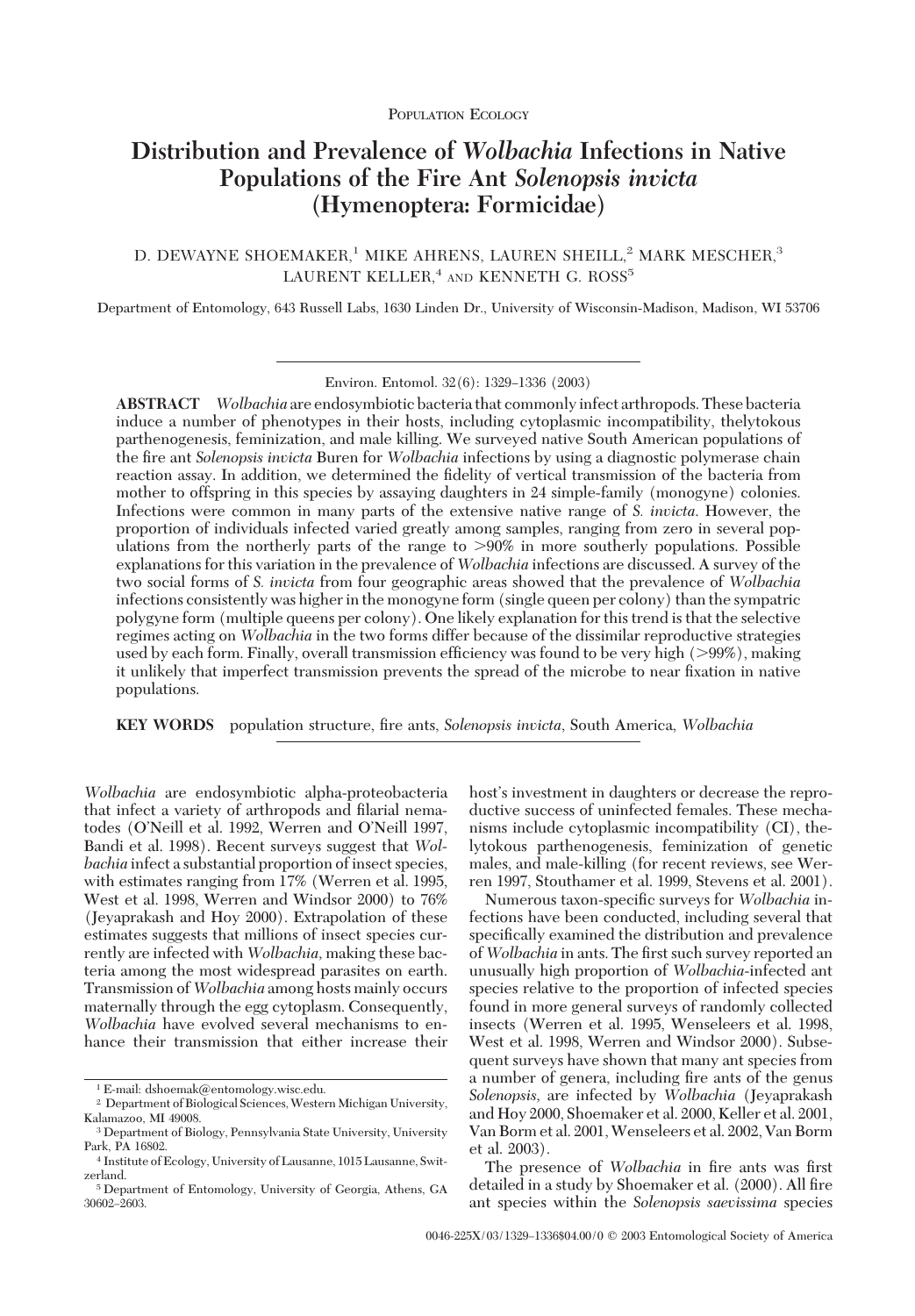group are native to South America, but two of the species, *S. invicta* Buren and *S. richteri* Forel, were introduced into the United States early in the last century. *Solenopsis invicta*, in particular, has become widely established and is considered a significant economic and agricultural pest wherever it occurs in the United States. Shoemaker et al. (2000) found that some proportion of individuals representing all but one species of the *S. saevissima* group surveyed was infected with *Wolbachia.* Given the considerable interest in using *Wolbachia* asbiological control agents (Aeschilimann 1990, Beard et al. 1992, Beard et al. 1993, Stouthamer 1993,Werren 1997, Turelli and Hoffmann 1999), the discovery of *Wolbachia* in numerous fire ant species is significant because parallel studies can be conducted on host effects and population dynamics of this microbe in naturally infected pest populations.

One noteworthy finding of Shoemaker et al. (2000) was that, although *Wolbachia* infections were common in samples of native *S. invicta,* no infectionswere detected in any individuals collected from populations in the introduced range in the United States(but see Jeyaprakash and Hoy 2000). One potential explanation for this result is that the colonists came from an area in South America where Wolbachia infections are rare or absent. However, because this previous survey included ants collected from only a relatively small part of the native range, a broader survey of *S. invicta* from additional native populations was undertaken to more accurately determine the distribution and prevalence of *Wolbachia* infections throughout the species' range. With such additional information, it becomes possible to evaluate the likelihood that the introduced populations originated from *Wolbachia*free areas.

In the current study, we present the results of a survey for *Wolbachia* infections in *S. invicta* collected from numerous South American populations located over much of the known native range. By significantly extending the earlier survey of Shoemaker et al. (2000), this study establishes the foundation for a more comprehensive understanding of the forces influencing the geographical distribution and prevalence of *Wolbachia* in native populations of this important pest ant species.

In addition to this general geographical survey, we compared the prevalence of *Wolbachia* infectionsbetween the two social forms of *S. invicta* where they occur in sympatry. Colonies of the monogyne social form of *S. invicta* invariably contain a single reproductive queen, whereas colonies of the alternative, polygyne form contain multiple queens. Examination of the prevalence of *Wolbachia* in the two formsisof interest because the frequencies and dynamics of infections are predicted to differ between them due to form-specific differences in the selective regimes acting on *Wolbachia* (see Wenseleers et al. 1998, Shoemaker et al. 2000 for a detailed discussion of this issue). Specifically, we predict that, because of higher expressivity of CI in the monogyne form than the polygyne form, there will be a lag in the spread of *Wol-* *bachia* through a polygyne population, resulting in consistently lower prevalence of infections than in neighboring monogyne populations. We show that infection frequencies in native *S. invicta* not only vary enormously among geographic regions but also between sympatric social forms as predicted, indicating that the factors influencing the spread and fate of *Wolbachia* in this highly social insect are likely to be numerous and complex.

Finally, we estimated the efficiency of vertical (maternal) transmission of *Wolbachia* in *S. invicta* in the wild. Monogyne fire ant colonies have a simple family structure, whereby all of the colony members are offspring of a single queen mated to a single haploid male (Ross and Fletcher 1985, Ross et al. 1993). We took advantage of the fact that all offspring in such colonies share the same maternal cytoplasm to estimate the efficiency at which *Wolbachia* infections are cotransmitted to progeny with the maternal cytoplasm. Such estimates of maternal transmission efÞciency in the field, which often differ from estimates obtained in a laboratory setting (Turelli and Hoffmann 1995), have been obtained for only a few taxa (for examples, see Turelli and Hoffmann 1995, Hoffmann et al. 1998, Jiggins et al. 2002, Kittayapong et al. 2002,Wenseleers et al. 2002), yet they are essential for understanding the dynamics of *Wolbachia* infections in host populations. For instance, such transmission data are necessary for inferring whether the variable infection frequencieswithin many *S. invicta* populations result solely from incomplete vertical transmission, or whether other factors must be invoked, such as recent invasion by the microbe or costs to host fitness.

# **Materials and Methods**

Individuals of *S. invicta* were collected from native populationsin Argentina and Brazil in 1992 and 1998 (Table 1). Multiple workersand winged virgin queens were collected from each of 643 colonies, representing 11 geographic populations distributed over much of the known native range of *S. invicta* (Fig. 1). We previously showed that *Wolbachia* infections were equally prevalent in workers and winged queens, indicating that workers are appropriate material for detecting and estimating population infection frequencies(Shoemaker et al. 2000). Each colony was designated initially in the field as monogyne or polygyne by using well established criteria that distinguish colonies of the two social forms: worker size, mound size and distribution, numbers of sexuals, and the presence of multiple dealate queens (Greenberg et al. 1985, Ross and Fletcher 1985, Vargo and Fletcher 1989). The social form of each colony was subsequently confirmed using a diagnostic polymerase chain reaction (PCR) assay (Mescher et al. 2004). Colony social form in *S. invicta* is invariably associated with worker genotypesat the gene *Gp*-*9* (Ross 1997, Krieger and Ross 2002, Ross and Keller 2002), and colonies with different worker *Gp-9* genotype compositions are readily discernible using allele-specific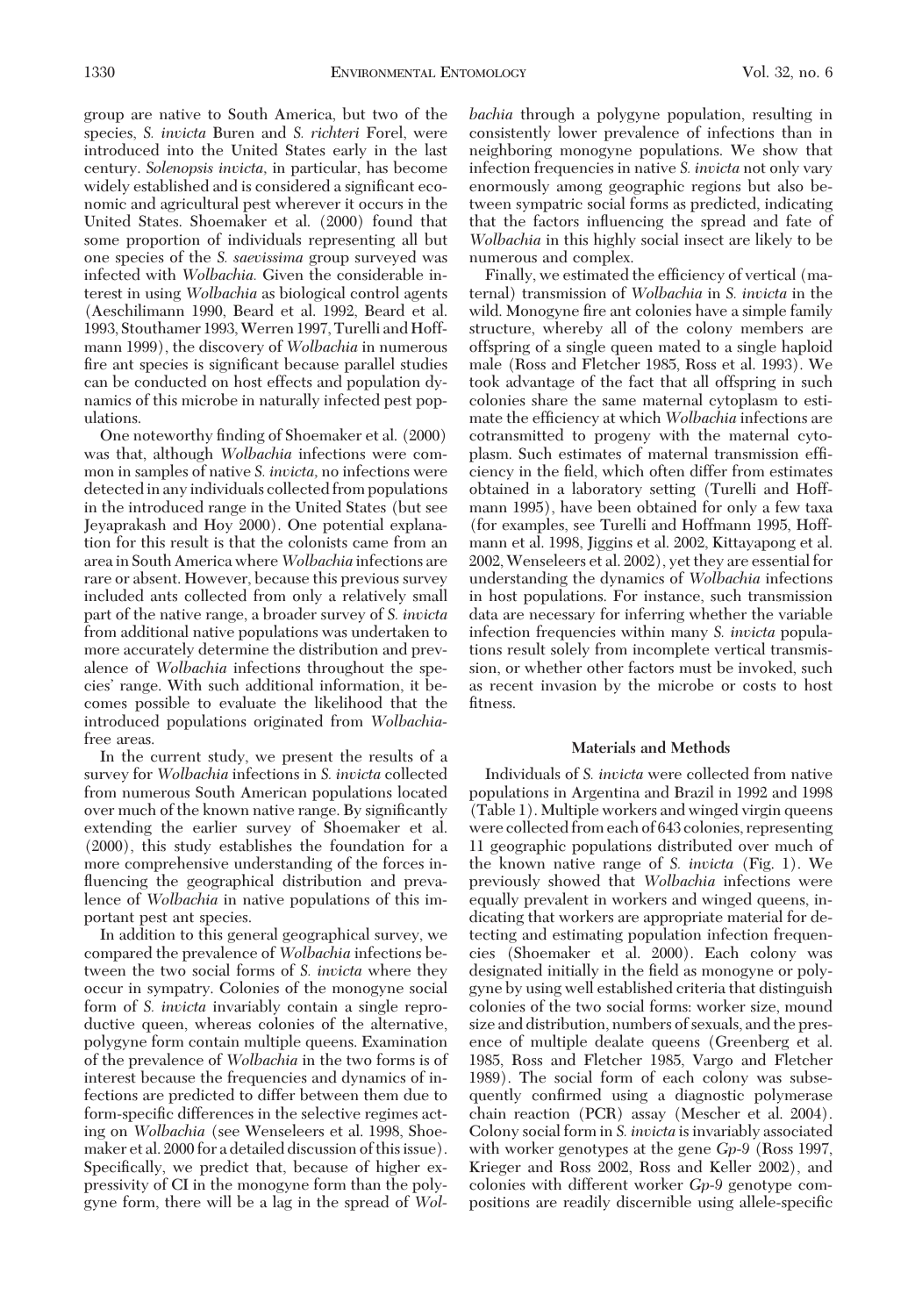| Location (city, state or province, country)      | Date of<br>collection | Social<br>form | N  | Wolbachia<br>infection frequency | 95%<br>confidence<br>intervals |  |
|--------------------------------------------------|-----------------------|----------------|----|----------------------------------|--------------------------------|--|
| Corrientes, Corrientes, Argentina                | 1992                  | M              | 36 | 0.81                             | $0.75 - 0.92$                  |  |
| Corrientes, Corrientes, Argentina                | 1998                  | M              | 29 | 0.83                             | $0.69 - 0.93$                  |  |
| Corrientes, Corrientes, Argentina                | 1992                  | P              | 43 | 0.56                             | $0.42 - 0.70$                  |  |
| Formosa, Formosa, Argentina                      | 1998                  | M              | 34 | 0.06                             | $0.00 - 0.14$                  |  |
| Formosa, Formosa, Argentina                      | 1998                  | P              | 34 | $\theta$                         | $0.00 - 0.08$                  |  |
| Roldan, Santa Fe, Argentina                      | 1998                  | M              | 13 | 0.93                             | $0.75 - 1.00$                  |  |
| Rosario, Santa Fe, Argentina                     | 1998                  | M              | 30 | 0.83                             | $0.69 - 0.97$                  |  |
| Arroio dos Ratos, Rio Grande do Sul, Brazil      | 1998                  | M              | 36 | 0.75                             | $0.61 - 0.89$                  |  |
| Arroio dos Ratos, Rio Grande do Sul, Brazil      | 1998                  | P              | 8  | 0.25                             | $0.00 - 0.50$                  |  |
| Rinco dos Cabrais, Rio Grande do Sul, Brazil     | 1998                  | М              | 81 | 0.11                             | $0.05 - 0.19$                  |  |
| Campo Grande, Campo Grande, Brazil               | 1998                  | M              | 38 | 0.23                             | $0.10 - 0.35$                  |  |
| Campo Grande, Campo Grande, Brazil               | 1998                  | P              | 5  | $\Omega$                         | $0.00 - 0.45$                  |  |
| Ceu Azul, Parana, Brazil                         | 1998                  | М              | 80 | 0.13                             | $0.06 - 0.20$                  |  |
| Pontes E Lacerda, Mato Grosso, Brazil            | 1998                  | M              | 30 | $\Omega$                         | $0.00 - 0.10$                  |  |
| Pedra Preta, Mato Grosso, Brazil                 | 1998                  | M              | 63 | 0.02                             | $0.00 - 0.05$                  |  |
| Sao Gabriel do Oeste, Mato Grosso do Sul, Brazil | 1998                  | М              | 79 | $\Omega$                         | $0.00 - 0.04$                  |  |
|                                                  |                       |                |    |                                  |                                |  |

|  |  |  | Table 1. Wolbachia infection frequencies in native S. invicta |  |  |  |  |
|--|--|--|---------------------------------------------------------------|--|--|--|--|
|--|--|--|---------------------------------------------------------------|--|--|--|--|

The number of individuals assayed for each sample (one per nest) is indicated by *N.* The monogyne and polygyne social forms are indicated by M and P, respectively.

PCR. Polygyne *S. invicta* colonies always contain workers with "*b*-like" alleles of *Gp*-9, whereas monogyne colonies contain only workers homozygous for the *B* alleles of this gene. Colonies of *S. invicta* seem to be mostly monogyne throughout much of the native range, with polygyny documented in only four of our 11 study populations (Mescher et al. 2004).

In addition to these worker and winged queen samples from different geographic populations, we also collected multiple winged queens from each of 24 monogyne colonies of *S. invicta* at a site near the city of Corrientes, Argentina. Winged fire ant queens are the virgin daughters of the foundress queen heading a monogyne colony. These 24 focal colonies were known from preliminary study to contain infected individuals, indicating that the foundress queen heading each colony was infected. Thus, the frequency of infection of daughter queens from these colonies could be used to estimate the efficiency of transmission of *Wolbachia* from infected queens to their female offspring.

Total genomic DNA was extracted from each ant by using the Puregene DNA isolation kit (Gentra Systems, Inc., Minneapolis, MN) (Ross and Shoemaker 1997). PCR was used to screen the DNA extracted from each ant for the presence of *Wolbachia* by using the primers  $wsp82$  F (5'-GGTCCAATAAGTGAT-GAAGAAAC-3') and *wsp*691R (5'-AAAAATTA-AACGCTACTCCA-3') (Zhou et al. 1998, Shoemaker et al. 2000). These *wsp* primersamplify a portion of a highly variable gene encoding the *Wolbachia* outer surface protein (Braig et al. 1998, Zhou et al. 1998). The primers  $EFl\alpha$ -532 F (5'-AGGCAAATGTCTTAT- $TGAAG-3'$ ) and  $EFl\alpha$ -610R (5'-GCGGGTGCGAAG-GTAACAAC-3') also were included in each PCR reaction to provide a positive control for template quality (Shoemaker et al. 2000). Individualsin which no bands representing the  $EFl\alpha$  fragment occurred after three PCR experimentswere not included in this study.

PCR reactions were performed in  $15-\mu l$  volumes containing  $12.7 \mu l$  of Platinum PCR SuperMIX (Invitrogen, Carlsbad, CA), 0.3  $\mu$ l of a 25  $\mu$ M solution of each *wsp* primer, 0.1  $\mu$ l of a 25  $\mu$ M solution of each EF1 $\alpha$  primer, and 1.5  $\mu$ l of genomic DNA. DNA amplifications were carried out in a thermal cycler (Bio-Rad, Hercules, CA) by using the following protocol: 1 min at  $94^{\circ}$ C for one cycle; 30 s at  $94^{\circ}$ C, 30 s at  $60^{\circ}$ C  $(-1/2^{\circ}C$  per cycle), and 1 min at 72 $^{\circ}C$  for 10 cycles (touchdown PCR);  $30 s$  at  $94^{\circ}$ C,  $30 s$  at  $53^{\circ}$ C, and 1 min at  $72^{\circ}$ C for 25 cycles; 5 min at  $72^{\circ}$ C for one terminal cycle. Approximately  $4 \mu$ l of each PCR reaction product was electrophoresed in a 1.5% agarose gel. Gels were stained with ethidium bromide and subsequently exposed to UV light to visualize the bands. The stained gels were photographed and the images captured using a gel photodocumentation system.

A single individual per colony was PCR assayed for the presence of *Wolbachia* in the population samples. To estimate the 95% confidence intervals around the nonzero estimates of infection frequencies for each form/population, a bootstrapping procedure was used in which individuals were sampled randomly (with replacement) from the original data set for each bootstrap replicate. This procedure was repeated 1,000 times, and the 95% confidence intervals were found by eliminating the 25 lowest and 25 highest values from the ordered array of 1,000 estimates. In cases where no infected individuals were detected and sample sizes were greater than five, 95% confidence intervals were estimated from the binomial distribution (Shoemaker et al. 2000). Samples with confidence intervals that do not overlap are considered to have significantly different infection frequencies.

To estimate the efficiency of vertical (maternal) transmission of *Wolbachia,* we PCR assayed 10 to 12 winged (virgin daughter) queens from each of 24 monogyne *S. invicta* colonies for the presence of *Wol*bachia. Monogyny was confirmed in this subset of colonies by examining the genotype distributions of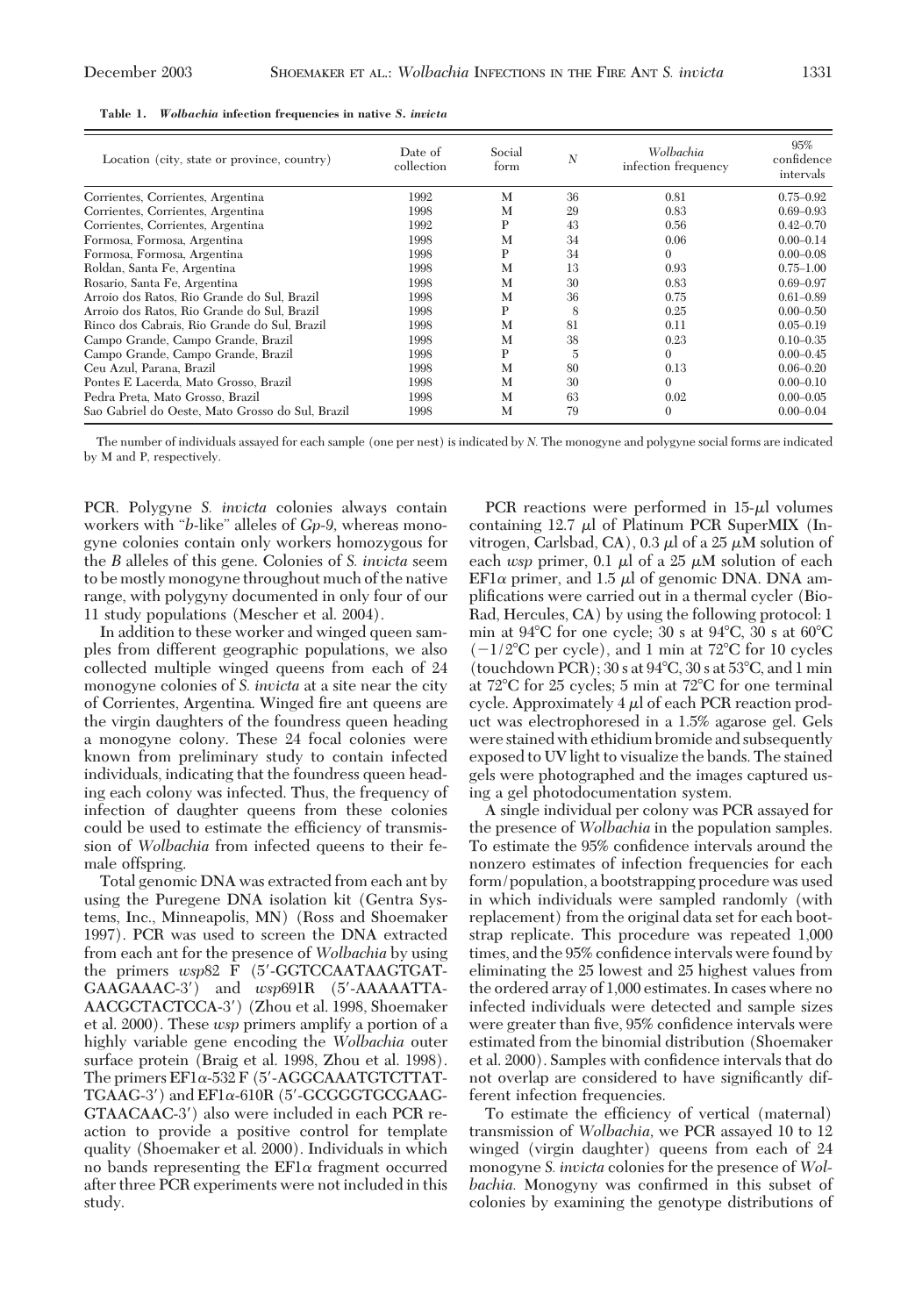

**Fig. 1.** *Wolbachia* infection frequenciesin native *S. invicta* populations. Each pie diagram shows the proportions of infected and uninfected individuals of each social form in each geographic population. Pie diagrams representing the polygyne form contain the letter P, whereas those representing the monogyne form contain the letter M.

the winged queensat eight polymorphic allozyme loci (e.g., Ross et al. 1997); genotype distributions consistent with nestmate queens being full sisters are indicative of monogyny. Transmission fidelity within each colony was calculated by dividing the number of infected individuals by the total number of individuals assayed in that colony. We also calculated an overall estimate of transmission efficiency by dividing the total number of infected individuals in all 24 colonies by the total number of individuals assayed. The 95% confidence intervals around this estimate were calculated using the bootstrap approach described above.

# **Results**

**Geographical Distribution of** *Wolbachia* **in Native** *S. invicta***.** Results of our survey for *Wolbachia* infectionsin native *S. invicta* are summarized in Table 1 and Fig. 1. For eight of 643 individuals surveyed, we were unable to successful amplify the nuclear control gene  $EFI\alpha$ . Thus, these samples are excluded from all of our analyses below and in Table 1. Infection frequencies varied dramatically among different geographic populations. *Wolbachia* was virtually or completely absent in individuals from four geographic popula-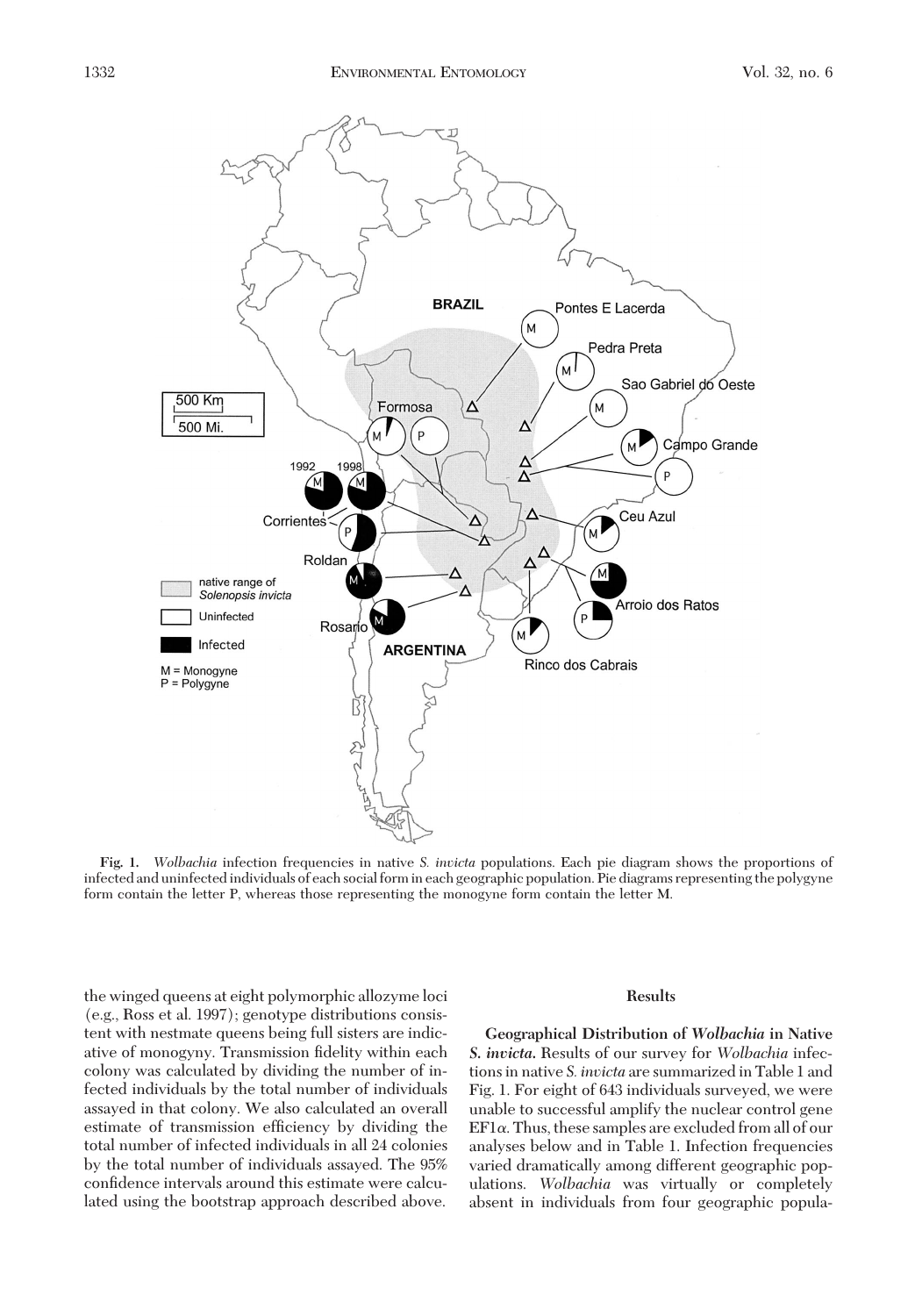tions, three of which are relatively close to one another in the northern half of the species' range in Brazil (Fig. 1). Variable proportions of individuals from the remaining populations harbored *Wolbachia* infections, with the infection frequencies ranging from  $\approx$ 10% to >90% (Table 1; Fig. 1). The highest infection frequencies were observed in four monogyne samples from the southern part of the range: Rosario, Roldan, Arroio dos Ratos (monogyne), and Corrientes (monogyne). Infection frequencies in each of these samples were significantly higher than in all others except the Corrientes polygyne sample. *Wolbachia* infection frequenciesin native *S. invicta* apparently can be relatively stable over the short term in at least some cases, given that essentially identical frequencies were found for the two samples collected from a single locality 6 yr apart (Corrientes monogyne form).

We assayed both social forms of *S. invicta* for *Wol*bachia at four different localities (Arroio dos Ratos, Corrientes, Formosa, and Campo Grande). At each locality, infection frequencies were higher in the monogyne form than the sympatric polygyne form (Table 1), and this difference was significant for two of the paired samples as indicated by nonoverlap of 95% confidence intervals as well as formal contingency tests (Arroio dos Ratos  $[\chi^2 = 7.283, df = 1, P < 0.02]$ and Corrientes  $[\chi^2 = 5.433, df = 1, P < 0.01]$ ). In the other two cases, *Wolbachia* infectionswere detected only in ants of the monogyne form, albeit at low frequencies (Table 1).

**Transmission Efficiency of** *Wolbachia***.** Winged daughter queens collected from 24 monogyne colonies (=simple families) were assayed for the presence of *Wolbachia* to estimate the fidelity of transmission of the parasite from mother queens to their daughters. In 22 of the families, every daughter inherited the infection from her mother, so that transmission was 100%. In the remaining two families, transmission was imperfect, with only 90 and 92% of the offspring in these two families inheriting the infection from their mother. The overall efficiency of vertical transmission of *Wolbachia* to offspring in our sample is estimated to have been >99%.

# **Discussion**

We used a PCR assay to determine the distribution and prevalence of *Wolbachia* infections in 11 geographically widespread native populations of the fire ant *S. invicta.* In addition, we estimated the vertical transmission fidelity of *Wolbachia* in the wild by screening daughter queens from 24 monogyne colonies for the presence of these microbes. Our results reveal several patternswith important implicationsfor the population dynamics of this parasite in native fire ant populations. The first pattern is that *Wolbachia* infection frequencies vary enormously among the different localities of *S. invicta* sampled, with some geographic populationsapparently lacking infected ants and others almost fixed for the infection. In general, *Wolbachia* infections seem to be much less common in the more northerly areas of the species' range than in the more southerly areas (Fig. 1), although more extensive sampling will be required to verify this apparent pattern.

Previously, we proposed that the absence of *Wolbachia* in *S. invicta* in the United States may stem either from the absence of *Wolbachia* in the original founders or from the loss of infections in the founder population due to drift or selection in the new environment (Shoemaker et al. 2000). Our findings that *Wolbachia* infections are rare or absent throughout a large portion of the native range of *S. invicta* indicates that the absence of *Wolbachia* in the original founders is a logical scenario, especially if their source population lies in the northern part of the range (Mescher et al. 2004). However, *Wolbachia* infection data alone are not particularly informative for identifying the source population of introduced *S. invicta,* because most geographic populations are polymorphic for infections and the infection status of a few founders would be largely stochastically determined. Furthermore, we cannot rule out the possibility of secondary loss of *Wolbachia* infections in *S. invicta* founders that originated from a source population where *Wolbachia* is common.

A second important pattern in our data is that although *Wolbachia* infectionswere detected in most of the study populations, in no case was the frequency of *Wolbachia*-infected individuals 100%. That is, some proportion of individuals remained uninfected in every population harboring the parasite. Our finding of low-to-intermediate infection frequencies within several native *S. invicta* populations was unexpected because theoretical models generally predict that the equilibrium frequency of *Wolbachia* infections should be  $\geq 50\%$ , provided that the invasion threshold frequency has been achieved (Caspari and Watson 1959, Fine 1978, Turelli 1994). One factor that can prevent the bacteria from spreading to fixation within populations is inefficient transmission, which results in the production of some proportion of uninfected offspring by infected females every generation. However, given our estimate of almost perfect efficiency of vertical transmission in the wild (99.3%), it seems unlikely that the observed intermediate infection frequencies can be explained solely by this factor.

There are, however, several other potential explanations for the presence of uninfected individuals within populations harboring *Wolbachia*, as well as for the dramatic variation in infection frequencies observed among populations. Both patterns may result from differencesin the length of time since *Wolbachia* invaded a population. If the initial invasion of *S. invicta* by *Wolbachia* occurred in the southern part of the species' range, then *Wolbachia* infection frequencies may be relatively high in these regions because the bacteria have had a longer period of time to spread. *Wolbachia* infections may be rare or absent in the more northerly regions of the range because the bacteria only recently invaded there (or have yet to invade) and, consequently, are still in the early stages of spreading. Alternatively, variation in infection fre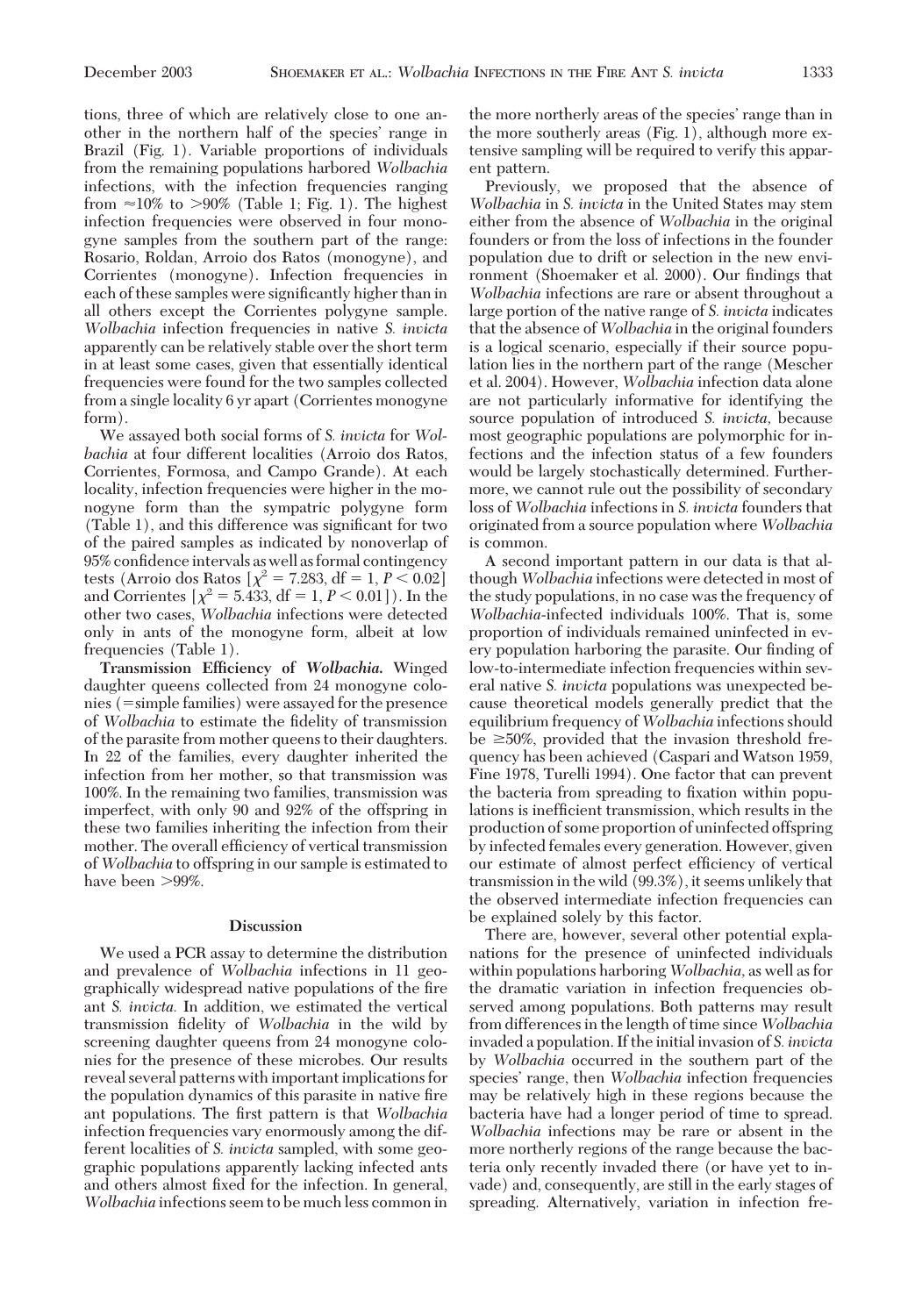quencies among populations may be due to the presence of different *Wolbachia* strains in different regions that vary in their host effects. Previous genetic data based on nuclear and mitochondrial DNA markers indicate that there is significant genetic differentiation among native geographic populations of *S. invicta* separated by distances of 200 km (Ross et al. 1997). Given that the species' range extends over several thousand kilometers, it is reasonable to assume that substantial genetic differentiation occurs among more distant populations and that locally adapted populationsmay harbor unique *Wolbachia* strains, each with specific host effects and, consequently, specific population dynamics. Finally, it is possible that one or more of the *Wolbachia* strains infecting *S. invicta* have essentially no phenotypic effects on their hosts, so that the dramatic variation in infection frequencies among populationsisdue largely to random drift. We will test some elements of these hypotheses by sequencing the *wsp* gene of strains from different regions, as well as by assaying northern populations with modest infection frequencies at multiple time points to learn whether infection frequencies remain constant, increase, or ßuctuate stochastically over time. Our initial data from the monogyne form in Corrientes suggest that infection frequencies may remain relatively constant over short periods once they have reached high levels (Table 1).

Another significant pattern observed in our study is that *Wolbachia* infection frequencies differ in a consistent manner between sympatric populations of the two social forms of *S. invicta.* We assayed individuals of both the monogyne and polygyne forms from four different locations in South America, and in each case *Wolbachia* was more prevalent in the monogyne than in the sympatric polygyne form. Shoemaker et al. (2000) argued that such a pattern is expected if distinctive selective regimes act on *Wolbachia* in each social form, resulting in the bacteria spreading at a higher rate (and reaching a higher equilibrium frequency) in monogyne than polygyne populations. As an example of how this might occur, the expressivity of CI for a given *Wolbachia* strain is likely to be effectively complete (zero reproductive success) in the monogyne form, but the expressivity of CI in the polygyne form may be considerably lower than this. The reason has to do with the different modes of colony reproduction practiced by the two forms(Ross and Keller 1995). Uninfected queens that mate with infected males presumably produce reduced numbers of workers as a result of CI. Such queens are unlikely to succeed at founding a colony independently, as is the habit of queens of the monogyne form, because their failure to produce a sufficient worker force would doom the incipient colony (Ross et al. 1993, Ross and Shoemaker 1997). However, uninfected queens that mate with infected males may become successful reproductives in polygyne colonies, because these colonies recruit newly mated queens directly, thus bypassing the vulnerable independentcolony-founding stage characteristic of the monogyne form (polygyne colonies reproduce by means of budding or fissioning of existing colonies). Thus, the expressivity of the CI phenotype in the polygyne social form is dampened because polygyne queens with incompatible matings presumably still can produce some progeny, including uninfected males (which arise from unfertilized eggs). One predicted outcome is that there should be a lag in the spread of *Wolbachia* through a polygyne population, leading to consistently lower infection frequencies than in neighboring monogyne populations, as we observed in this study.

One caveat to the scenario described above is the assumption that the *Wolbachia* strains present in *S. invicta* induce CI. If these bacteria have some other effects on fire ants, then the rate of spread and equilibrium infection frequencies in the two forms may not differ in the manner predicted. At present, it is unknown what phenotypic effects, if any, *Wolbachia* induce in thisant. The *wsp* sequence of one of the two *Wolbachia* strainsthusfar found to infect *S. invicta* (*InvB*) isalmost identical to a *Wolbachia* sequence from the leafcutter ant *Acromyrmex insinuator* (>99%) sequence identity), and this strain seems to induce CI in the leafcutter host (Shoemaker et al. 2000, Van Borm et al. 2001). Additionally, the *wsp* sequence of the other *Wolbachia* strain found to infect native *S. invicta* (*InvA*) is almost identical (>99% sequence identity) to sequences of putative male-killing *Wolbachia* strains in the leafcutters *Acromyrmex octospinosus* and *Acromyrmex echinatior* (Shoemaker et al. 2000, Van Borm et al. 2001). It is possible that the two *Wolbachia* strains known from fire ants induce phenotypic effects similar to those reported for*Wolbachia* from leafcutter ants. However, because a given *Wolbachia* strain may induce different phenotypes in different hosts (Boyle et al. 1993, Fujii et al. 2001, Sasaki et al. 2002), direct determination of the phenotypic effects of each *Wolbachia* strain infecting native *S. invicta* will be required to achieve a more complete understanding of how these host effects inßuence population infection frequencies.

### **Acknowledgments**

We thank James Pitts for identification of the specimens. This study was supported by grants from the College of Agriculture and Life Sciences at the University of Wisconsin, the United States Department of Agriculture NRICGP, the U.S. National Science Foundation, and the Swiss National Science Foundation.

#### **References Cited**

- Aeschilimann, J. P. 1990. Simultaneous occurrence of thelytoky and bisexuality in Hymenoptera species and its implications for biological control of pests. Entomophaga  $35: 3-5.$
- **Bandi, C., T. Anderson, C. Genchi, and M. Blaxter. 1998.** Phylogeny of *Wolbachia* in filarial nematodes. Proc. R. Soc. Lond. Ser. B Biol. Sci. 265: 2407-2413.
- **Beard, C. B., P. W. Mason, S. Aksoy, R. B. Tesh, and F. F. Richards. 1992.** Transformation of an insect symbiont and expression of a foreign gene in Chaga's disease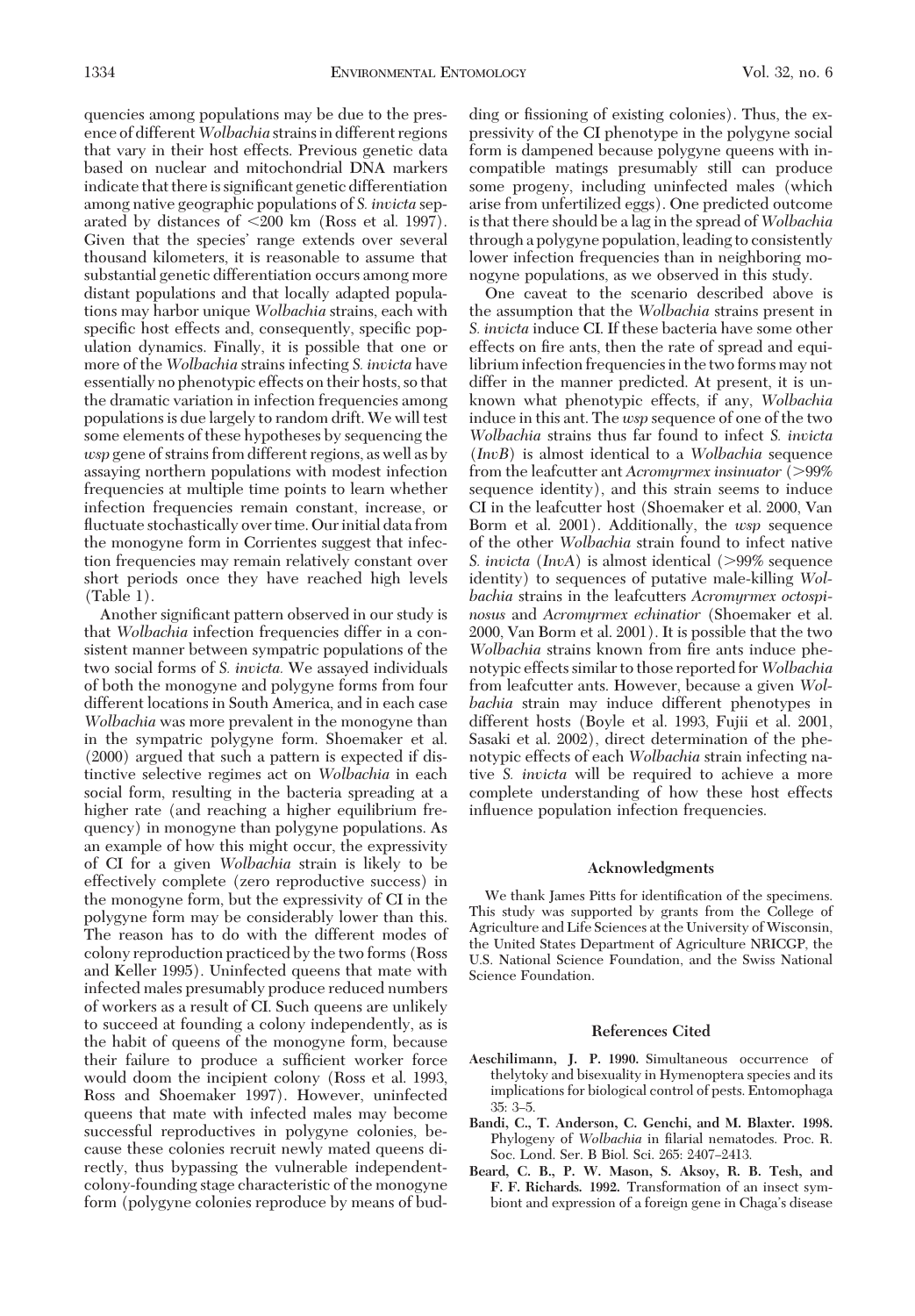vector *Rhodnius prolixus.* Am. J. Trop. Med. Hyg. 46: 195–200.

- **Beard, C. B., S. L. O'Neill, R. B. Tesh, F. F. Richards, and S. Aksoy. 1993.** Modification of arthropod vector competence via symbiotic bacteria. Parasitol. Today 9: 179 – 183.
- **Boyle, L., S. L. O'Neill, H. M. Robertson, and T. L. Karr.** 1993. Interspecific and intraspecific horizontal transfer of *Wolbachia* in *Drosophila.* Science (Wash DC) 260: 1796-1799.
- **Braig, H. R., W. Zhou, S. Dobson, and S. L. O'Neill. 1998.** Cloning and characterization of a gene encoding the major surface protein of the bacterial endosymbiont *Wolbachia.* J. Bacteriol. 180: 2373-2378.
- **Caspari, E., and G. S. Watson. 1959.** On the evolutionary importance of cytoplasmic sterility in mosquitoes. Evolution 13: 568-570.
- Fine, P.E.M. 1978. On the dynamics of symbiote-dependent cytoplasmic incompatibility in culicine mosquitoes. J. Invertebr. Pathol. 30: 10–18.
- **Fujii, Y., D. Kageyama, S. Hoshizaki, H. Ishikawa, and T. Sasaki. 2001.** Transfection of *Wolbachia* in Lepidoptera: the feminizer of the adzuki bean borer *Ostrinia scapulalis* causes male killing in the Mediterranean ßour moth *Ephestia kuehniella.* Proc. R. Soc. Lond. Ser. B Biol. Sci. 268: 855-859.
- **Greenberg, L., D.J.C. Fletcher, and S. B. Vinson. 1985.** Differences in worker size and mound distribution in monogynous and polygynous colonies of the fire ant *Solenopsis invicta* Buren. J. Kans. Entomol. Soc. 58: 9-18.
- **Hoffmann, A. A., M. Hercus, and H. Dagher. 1998.** Population dynamics of the *Wolbachia* infection causing cytoplasmic incompatibility in *Drosophila melanogaster.* Genetics 148: 221-231.
- **Jeyaprakash, A., and M. A. Hoy. 2000.** Long PCR improves *Wolbachia* DNA amplification: *wsp* sequences found in 76% of sixty-three arthropods. Insect Mol. Biol. 9: 393– 405.
- **Jiggins, F. M., J. P. Randerson, G.D.D. Hurst, and M.E.N. Majerus. 2002.** How can sex ratio distorters reach extreme prevalences? Male-killing *Wolbachia* are not suppressed and have near-perfect vertical transmission efÞciency in *Acraea encedon*. Evolution 56: 2290-2295.
- **Keller, L., C. Liautard, M. Reuter, W. D. Brown, L. Sundstro¨m, and M. Chapuisat. 2001.** Sex ratio and *Wolbachia* infection in the ant *Formica exsecta*. Heredity 87: 227-233.
- **Kittayapong, P., K. J. Baisley, R. G. Sharpe, V. Baimai, and** S. L. O'Neill. 2002. Maternal transmission efficiency of *Wolbachia* superinfections in *Aedes albopictus* populations in Thailand. Am. J. Trop. Med. Hyg. 66: 103-107.
- Krieger, M.J.B., and K. G. Ross. 2002. Identification of a major gene regulating complex social behavior. Science (Wash DC) 295: 328-332.
- **Mescher, M. C., K. G. Ross, D. D. Shoemaker, L. Keller, and M.J.B. Krieger. 2004.** Distribution of the two social forms of the fire ant *Solenopsis invicta* (Hymenoptera: Formicidae) in the native South American range. Ann. Entomol. Soc. Am. (in press).
- **O'Neill, S. L., R. Giordano, A.M.E. Colbert, T. L. Karr, and H. M. Robertson. 1992.** 16S rRNA phylogenetic analysis of the bacterial endosymbionts associated with cytoplasmic incompatibility in insects. Proc. Natl. Acad. Sci. U.S.A. 89: 2699-2702.
- Ross, K. G. 1997. Multilocus evolution in fire ants: effects of selection, gene ßow and recombination. Genetics 145: 961-974.
- **Ross, K. G., and D.J.C. Fletcher. 1985.** Comparative study of genetic and social structure in two forms of the fire ant

*Solenopsis invicta* (Hymenoptera: Formicidae). Behav. Ecol. Sociobiol. 17: 349-356.

- **Ross, K. G., and L. Keller. 1995.** Ecology and evolution of social organization: insights from fire ants and other highly eusocial insects. Annu. Rev. Ecol. Syst. 26: 631-656.
- **Ross, K. G., and L. Keller. 2002.** Experimental conversion of colony social organization by manipulation of worker genotype composition in fire ants (*Solenopsis invicta*). Behav. Ecol. Sociobiol. 51: 287-295.
- **Ross, K. G., and D. D. Shoemaker. 1997.** Nuclear and mitochondrial genetic structure in two social forms of the fire ant *Solenopsis invicta:* insights into transitions to an alternate social organization. Heredity 78: 590-602.
- **Ross, K. G., E. L. Vargo, L. Keller, and J. C. Trager. 1993.** Effect of a founder event on variation in the genetic sex-determining system of the fire ant *Solenopsis invicta*. Genetics 135: 843-854.
- **Ross, K. G.,M.J.B. Krieger, D. D. Shoemaker, E. L. Vargo, and L. Keller. 1997.** Hierarchical analysis of genetic structure in native fire ant populations: results from three classes of molecular markers. Genetics 147: 643–655.
- Sasaki, T., T. Kubo, and H. Ishikawa. 2002. Interspecific transfer of *Wolbachia* between two lepidopteran insects expressing cytoplasmic incompatibility: a*Wolbachia* variant naturally infecting *Cadra cautella* causes male killing in *Ephestia kuehniella*. Genetics 162: 1313-1319.
- **Shoemaker, D. D., K. G. Ross, L. Keller, E. L. Vargo, and J. H. Werren. 2000.** *Wolbachia* infectionsin native and introduced populations of fire ants (*Solenopsis* spp.). Insect Mol. Biol. 9: 661-673.
- **Stevens, L., R. Giordano, and R. F. Fialho. 2001.** Male-killing, nematode infections, bacteriophage infection, and virulence of cytoplasmic bacteria in the genus*Wolbachia.* Annu. Rev. Ecol. Syst. 32: 519-545.
- **Stouthamer, R. 1993.** The use of sexual versus asexual wasps in biological control. Entomophaga 38: 3-6.
- **Stouthamer, R., J.A.J. Breeuwer, and G.D.D. Hurst. 1999.** *Wolbachia pipientis:* microbial manipulator of arthropod reproduction. Annu. Rev. Microbiol. 53: 71-102.
- **Turelli, M. 1994.** Evolution of incompatibility-inducing microbes and their hosts. Evolution 48: 1500-1513.
- **Turelli, M., and A. A. Hoffmann. 1995.** Cytoplasmic incompatibility in *Drosophila simulans:* Dynamics and parameter estimates from natural populations. Genetics 140: 1319-1338.
- **Turelli, M., and A. A. Hoffmann. 1999.** Microbe-induced cytoplasmic incompatibility as a mechanism for introducing transgenes into arthropod populations. Insect Mol. Biol. 8: 243-255.
- **Van Borm, S., T. Wenseleers, J. Billen, and J. J. Boomsma. 2001.** *Wolbachia* in leafcutter ants: a widespread symbiont that may induce male killing or incompatible matings. J. Evol. Biol. 14: 805-814.
- **Van Borm, S., T. Wenseleers, J. Billen, and J. J. Boomsma. 2003.** Cloning and sequencing of*wsp* encoding gene fragments reveals a diversity of co-infecting *Wolbachia* strains in *Acromyrmex* leafcutter ants. Mol. Phylogenet. Evol. 26: 102–109.
- **Vargo, E. L., and D.J.C. Fletcher. 1989.** On the relationship between queen number and fecundity in polygyne colonies of the fire ant *Solenopsis invicta*. Physiol. Entomol. 14: 1319-1338.
- **Wenseleers, T., F. Ito, S. Van Borm, R. Huybrechts, F. Volckaert, and J. Billen. 1998.** Widespread occurrence of the micro-organism*Wolbachia* in ants. Proc. R. Soc. Lond. Ser. B Biol. Sci. 265: 1447-1452.